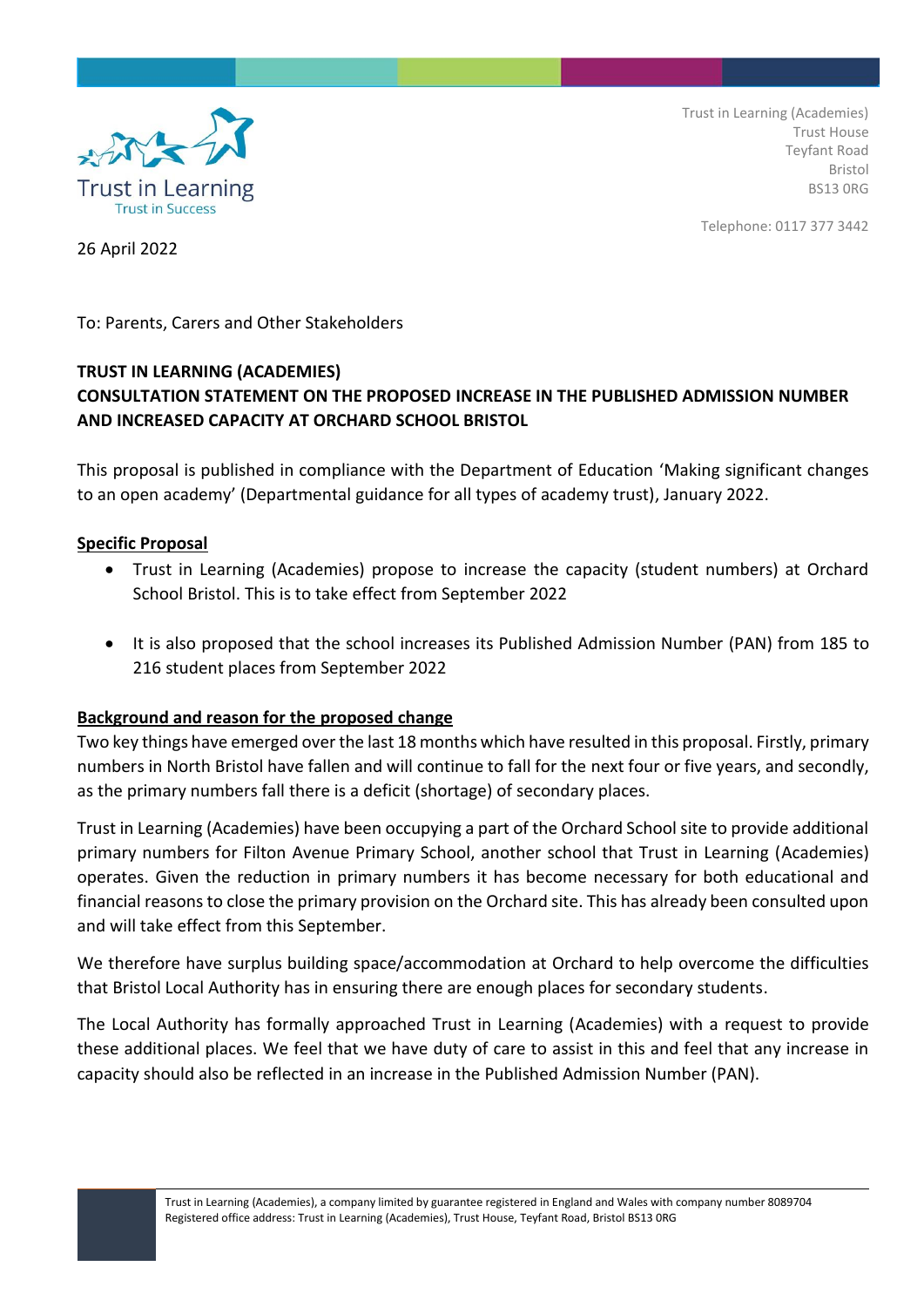#### **Impact upon Learning**

The Trust and the school's leadership are very confident that this proposed increase in student numbers will not have any detrimental effect to the quality of education provided. When Orchard School was originally planned as a new school (in 2005) its capacity was similar to what we are now proposing.

### **Implementation**

If this proposal is supported, then the additional numbers will be admitted from September 2022. We are working alongside Bristol City Council and our PFI Partners to ensure that any modification from the existing primary accommodation to secondary appropriate classrooms will be undertaken. School leaders are planning any additional staffing needs that the additional numbers might require.

## **How to make your views known**

The consultation will run from Tuesday 26<sup>th</sup> April 2022, until midday on Monday 23<sup>rd</sup> May 2022. All stakeholders are invited to submit their views via an electronic response form which can be found by following the link below: -

## [Response Form for Increasing Capacity at Orchard School Bristol](https://www.surveymonkey.co.uk/r/Z69BYND)

Alternatively, comments can be made in writing about the proposal to:

Orchard Campus Consultation Trust in Learning (Academies) Teyfant Road Bristol BS13 0RG

For the duration of the consultation the Trust in Learning (Academies) and Orchard School Bristol websites will display the following:

- Consultation statement
- Stakeholder Response Form

School website: <https://www.orchardschoolbristol.co.uk/> Trust website: [www.tilacademies.co.uk](http://www.tilacademies.co.uk/)

Stakeholders are deemed to be:

- Parents and carers of children aged between 11 and 16 years of age
- All other admission authorities within the relevant area
- Bristol City Council Local Authority
- Any adjoining local admission authorities where the admission authority is the local authority
- Other persons in the local area who may have an interest in the proposed new arrangements